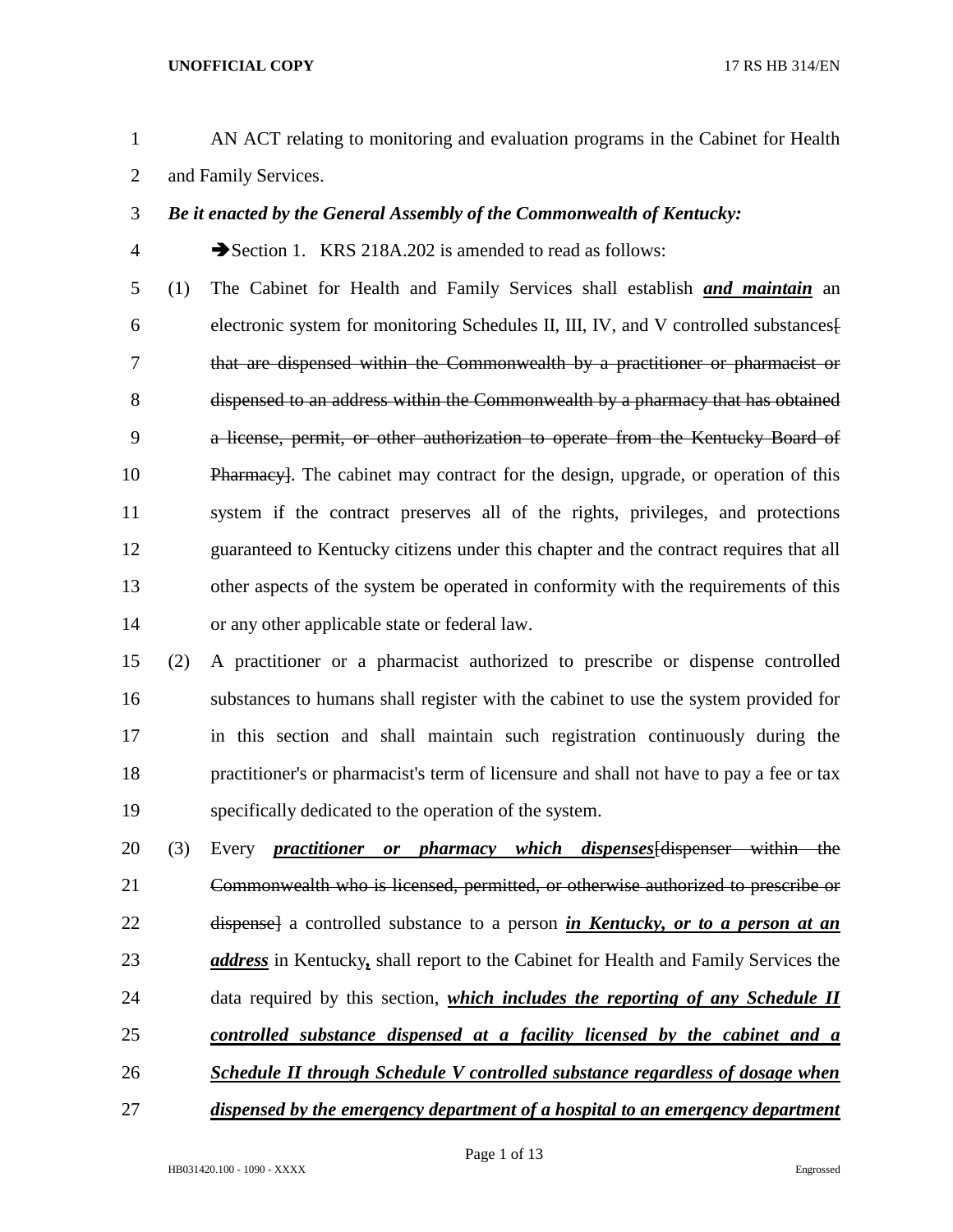| $\mathbf{1}$   |                 |     | <i>patient.</i> [except that reporting]Reporting shall not be required for:                  |
|----------------|-----------------|-----|----------------------------------------------------------------------------------------------|
| $\overline{2}$ |                 | (a) | A drug administered directly to a patient in a hospital, a resident of a health              |
| 3              |                 |     | care facility licensed under KRS Chapter 216B, a resident of a child-caring                  |
| 4              |                 |     | facility as defined by KRS 199.011, or an individual in a jail, correctional                 |
| 5              |                 |     | facility, or juvenile detention facility;                                                    |
| 6              |                 | (b) | A Schedule III through Schedule V controlled substance dispensed by a                        |
| 7              |                 |     | facility licensed by the cabinet provided that the quantity dispensed is                     |
| 8              |                 |     | <u>limited to an amount adequate to treat the patient for a maximum of forty-</u>            |
| 9              |                 |     | eight $(48)$ hours and is not dispensed by the emergency department of $\alpha$              |
| 10             |                 |     | <i>hospital; or[</i>                                                                         |
| 11             |                 |     | A drug, other than any Schedule II controlled substance or a Schedule III                    |
| 12             |                 |     | controlled substance containing hydrocodone, dispensed by a practitioner at a                |
| 13             |                 |     | facility licensed by the cabinet, provided that the quantity dispensed is limited            |
| 14             |                 |     | to an amount adequate to treat the patient for a maximum of forty eight (48)                 |
| 15             |                 |     | hours; or                                                                                    |
| 16             |                 | (c) | A drug administered or dispensed to a research subject enrolled in a research                |
| 17             |                 |     | protocol approved by an institutional review board that has an active                        |
| 18             |                 |     | federalwide assurance number from the United States Department of Health                     |
| 19             |                 |     | and Human Services, Office for Human Research Protections, where the                         |
| 20             |                 |     | research involves single, double, or triple blind drug administration or is                  |
| 21             |                 |     | additionally covered by a certificate of confidentiality from the National                   |
| 22             |                 |     | Institutes of Health.                                                                        |
| 23             | (4)             |     | In addition to the data required by subsection (5) of this section, a Kentucky-              |
| 24             |                 |     | licensed acute care hospital or critical access hospital shall report to the cabinet         |
| 25             |                 |     | all positive toxicology screens that were performed by the hospital's emergency              |
| 26             |                 |     | department to evaluate the patient's suspected drug overdose.                                |
| 27             | $\frac{(5)}{2}$ |     | Data for each controlled substance that is <b>reported</b> [dispensed] shall include but not |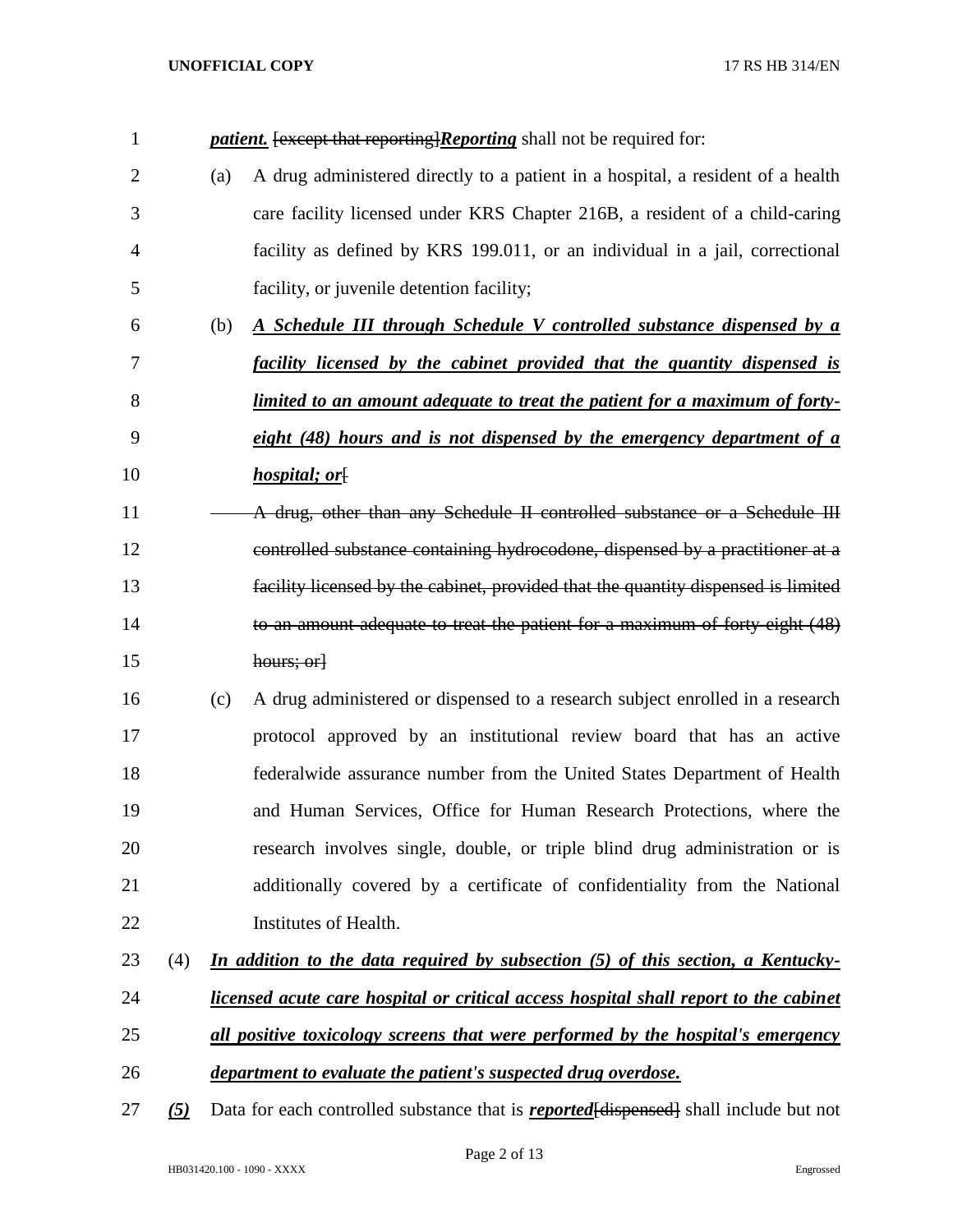- be limited to the following:
- (a) Patient identifier;
- (b) National drug code of the drug dispensed;
- (c) Date of dispensing;
- (d) Quantity dispensed;
- (e) Prescriber; and
- (f) Dispenser.

 *(6)*[(5)] The data shall be provided in the electronic format specified by the Cabinet for Health and Family Services unless a waiver has been granted by the cabinet to an individual dispenser. The cabinet shall establish acceptable error tolerance rates for data. Dispensers shall ensure that reports fall within these tolerances. Incomplete or inaccurate data shall be corrected upon notification by the cabinet if the dispenser exceeds these error tolerance rates.

- *(7)*[(6)] The Cabinet for Health and Family Services shall only disclose data to persons and entities authorized to receive that data under this section. Disclosure to any other person or entity, including disclosure in the context of a civil action where the disclosure is sought either for the purpose of discovery or for evidence, is prohibited unless specifically authorized by this section. The Cabinet for Health and Family Services shall be authorized to provide data to:
- (a) A designated representative of a board responsible for the licensure, regulation, or discipline of practitioners, pharmacists, or other person who is authorized to prescribe, administer, or dispense controlled substances and who is involved in a bona fide specific investigation involving a designated person; (b) Employees of the Office of the Inspector General of the Cabinet for Health and Family Services who have successfully completed training for the electronic system and who have been approved to use the system, *federal prosecutors,* Kentucky Commonwealth's attorneys and assistant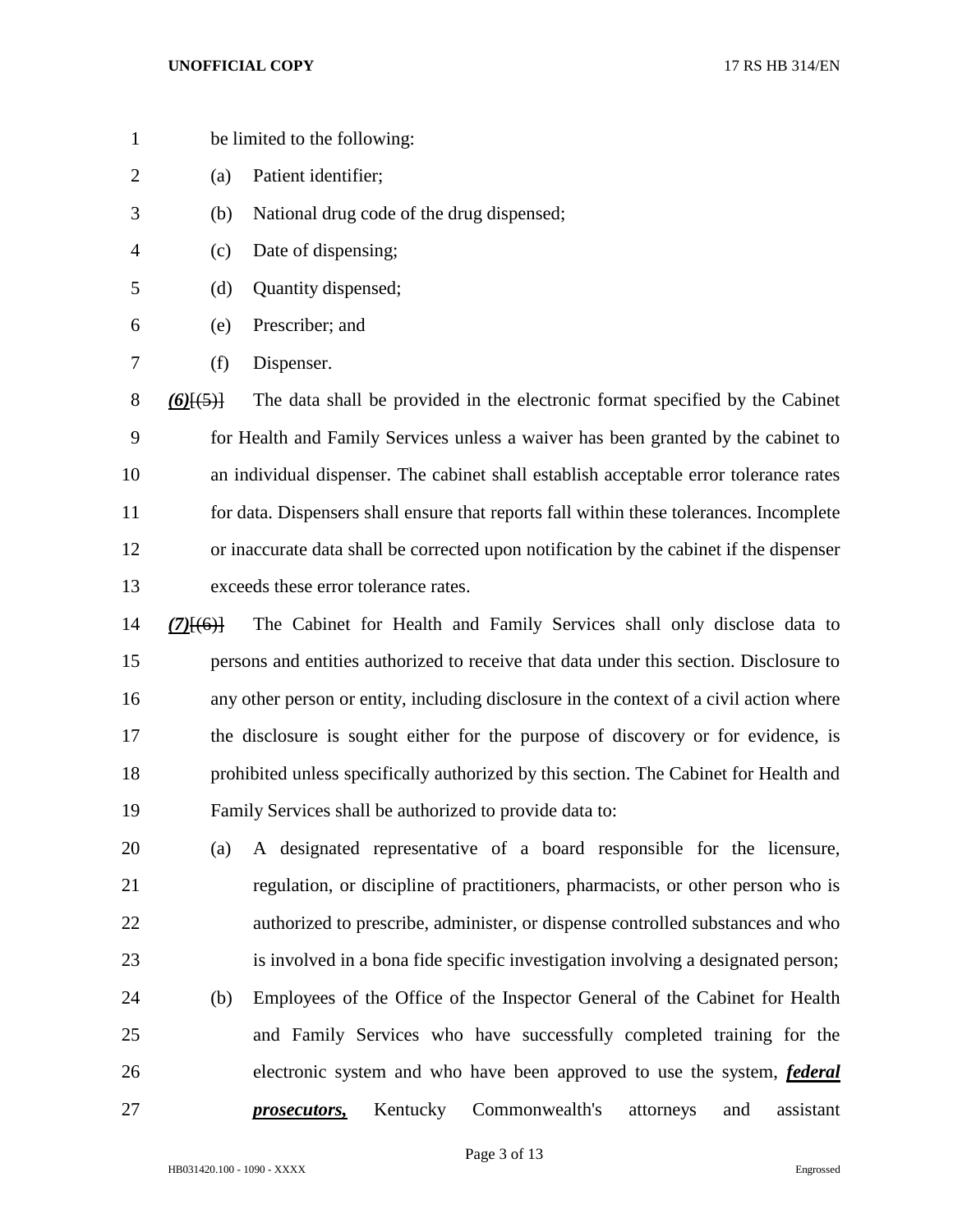| $\mathbf{1}$   |     | Commonwealth's attorneys, county attorneys and assistant county attorneys, a             |
|----------------|-----|------------------------------------------------------------------------------------------|
| $\overline{2}$ |     | peace officer certified pursuant to KRS 15.380 to 15.404, a certified or full-           |
| 3              |     | time peace officer of another state, or a federal <b>agent</b> [peace officer] whose     |
| 4              |     | duty is to enforce the laws of this Commonwealth, of another state, or of the            |
| 5              |     | United States relating to drugs and who is engaged in a bona fide specific               |
| 6              |     | investigation involving a designated person;                                             |
| 7              | (c) | A state-operated Medicaid program in conformity with subsection $(8)$ $(7)$ of           |
| 8              |     | this section;                                                                            |
| 9              | (d) | A properly convened grand jury pursuant to a subpoena properly issued for the            |
| 10             |     | records;                                                                                 |
| 11             | (e) | A practitioner or pharmacist, or employee of the practitioner's or pharmacist's          |
| 12             |     | practice acting under the specific direction of the practitioner or pharmacist,          |
| 13             |     | who <del> requests information and certifies</del> that the requested information is for |
| 14             |     | the purpose of:                                                                          |
| 15             |     | Providing medical or pharmaceutical treatment to a bona fide current or<br>1.            |
| 16             |     | prospective patient; [-or]                                                               |
| 17             |     | 2.<br><u>Reviewing data on controlled substances that have been reported for</u>         |
| 18             |     | the birth mother of an infant who is currently being treated by the                      |
| 19             |     | practitioner for neonatal abstinence syndrome, or has symptoms that                      |
| 20             |     | suggest prenatal drug exposure; or                                                       |
| 21             |     | Reviewing and assessing the individual prescribing or dispensing<br>$\underline{3}$ .    |
| 22             |     | patterns of the practitioner or pharmacist or to determine the accuracy                  |
| 23             |     | and completeness of information contained in the monitoring system;                      |
| 24             | (f) | The chief medical officer of a hospital or long-term-care facility, an employee          |
| 25             |     | of the hospital or long-term-care facility as designated by the chief medical            |
| 26             |     | officer and who is working under his or her specific direction, or a physician           |
| 27             |     | designee if the hospital or facility has no chief medical officer, if the officer,       |

Page 4 of 13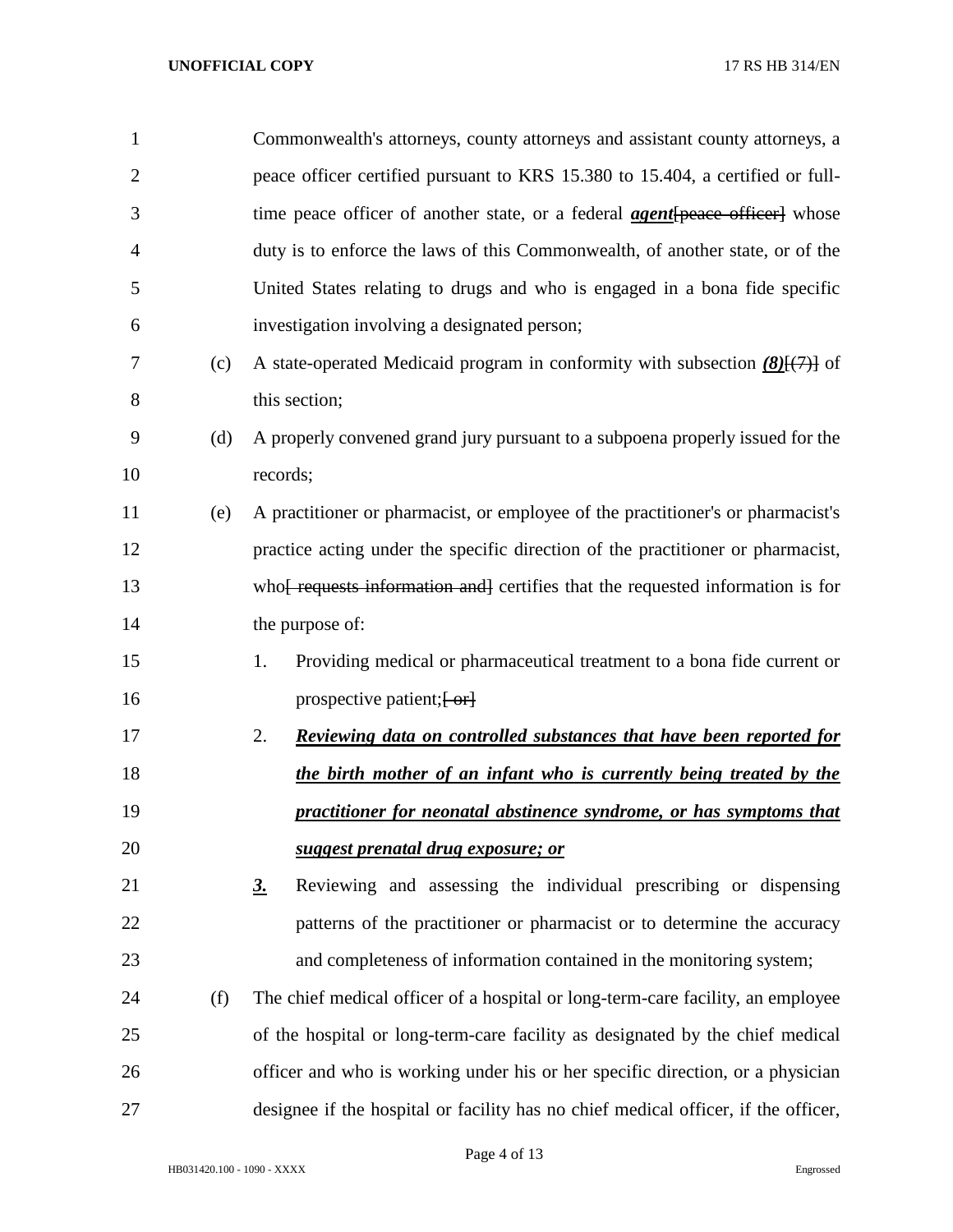| $\mathbf{1}$   |     | employee, or designee certifies that the requested information is for the       |
|----------------|-----|---------------------------------------------------------------------------------|
| $\overline{2}$ |     | purpose of providing medical or pharmaceutical treatment to a bona fide         |
| 3              |     | current or prospective patient or resident in the hospital or facility;         |
| $\overline{4}$ | (g) | In addition to the purposes authorized under paragraph (a) of this subsection,  |
| 5              |     | the Kentucky Board of Medical Licensure, for any physician who is:              |
| 6              |     | Associated in a partnership or other business entity with a physician who<br>1. |
| 7              |     | is already under investigation by the Board of Medical Licensure for            |
| 8              |     | improper prescribing or dispensing practices;                                   |
| 9              |     | In a designated geographic area for which a trend report indicates a<br>2.      |
| 10             |     | substantial likelihood that inappropriate prescribing or dispensing may         |
| 11             |     | be occurring; or                                                                |
| 12             |     | In a designated geographic area for which a report on another physician<br>3.   |
| 13             |     | in that area indicates a substantial likelihood that inappropriate              |
| 14             |     | prescribing or dispensing may be occurring in that area;                        |
| 15             | (h) | In addition to the purposes authorized under paragraph (a) of this subsection,  |
| 16             |     | the Kentucky Board of Nursing, for any advanced practice registered nurse       |
| 17             |     | who is:                                                                         |
| 18             |     | Associated in a partnership or other business entity with a physician who<br>1. |
| 19             |     | is already under investigation by the Kentucky Board of Medical                 |
| 20             |     | Licensure for improper prescribing or dispensing practices;                     |
| 21             |     | Associated in a partnership or other business entity with an advanced<br>2.     |
| 22             |     | practice registered nurse who is already under investigation by the Board       |
| 23             |     | of Nursing for improper prescribing practices;                                  |
| 24             |     | In a designated geographic area for which a trend report indicates a<br>3.      |
| 25             |     | substantial likelihood that inappropriate prescribing or dispensing may         |
| 26             |     | be occurring; or                                                                |
| 27             |     | In a designated geographic area for which a report on a physician or<br>4.      |

Page 5 of 13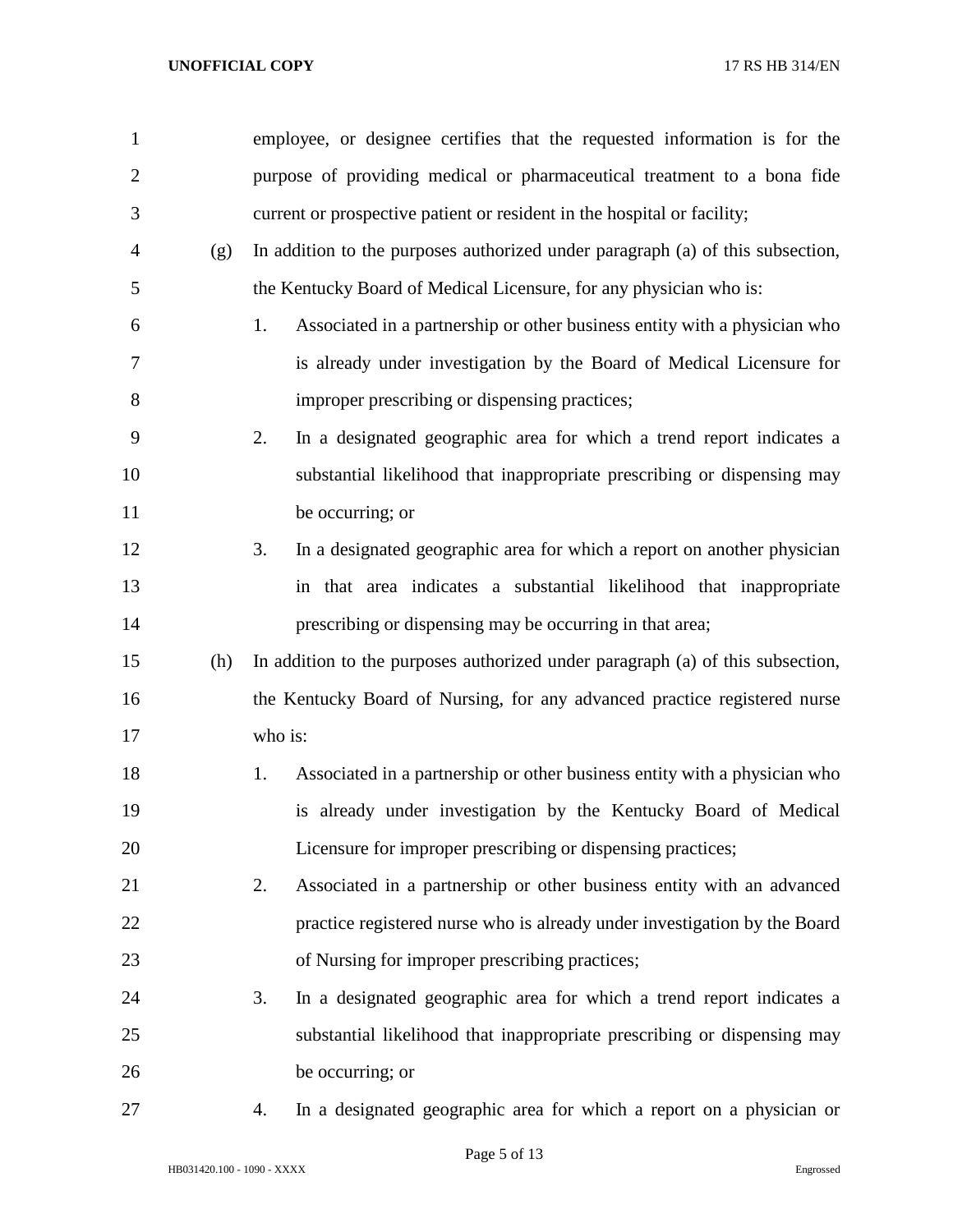| 1              |             | another advanced practice registered nurse in that area indicates a                            |
|----------------|-------------|------------------------------------------------------------------------------------------------|
| $\overline{2}$ |             | substantial likelihood that inappropriate prescribing or dispensing may                        |
| 3              |             | be occurring in that area;                                                                     |
| $\overline{4}$ | (i)         | A judge or a probation or parole officer administering a diversion or probation                |
| 5              |             | program of a criminal defendant arising out of a violation of this chapter or of               |
| 6              |             | a criminal defendant who is documented by the court as a substance abuser                      |
| 7              |             | who is eligible to participate in a court-ordered drug diversion or probation                  |
| 8              |             | program; or                                                                                    |
| 9              | (i)         | A medical examiner engaged in a death investigation pursuant to KRS 72.026.                    |
| 10             | $(8)$ $(7)$ | The Department for Medicaid Services shall use any data or reports from the                    |
| 11             |             | system for the purpose of identifying Medicaid providers or recipients whose                   |
| 12             |             | prescribing, dispensing, or usage of controlled substances may be:                             |
| 13             | (a)         | Appropriately managed by a single outpatient pharmacy or primary care                          |
| 14             |             | physician; or                                                                                  |
| 15             | (b)         | Indicative of improper, inappropriate, or illegal prescribing or dispensing                    |
| 16             |             | practices by a practitioner or drug seeking by a Medicaid recipient.                           |
| 17             | $(9)$ $(8)$ | A person who receives data or any report of the system from the cabinet shall                  |
| 18             |             | not provide it to any other person or entity except as provided in this section, in            |
| 19             |             | another statute, or by order of a court of competent jurisdiction and only to a person         |
| 20             |             | or entity authorized to receive the data or the report under this section, except that:        |
| 21             | (a)         | A person specified in subsection $(7)(6)(6)$ of this section who is authorized                 |
| 22             |             | to receive data or a report may share that information with any other persons                  |
| 23             |             | specified in subsection $(7)(6)(6)$ of this section authorized to receive data or              |
| 24             |             | a report if the persons specified in subsection $(7)$ <del>[(6)]</del> (b) of this section are |
| 25             |             | working on a bona fide specific investigation involving a designated person.                   |
| 26             |             | Both the person providing and the person receiving the data or report under                    |
| 27             |             | this paragraph shall document in writing each person to whom the data or                       |

Page 6 of 13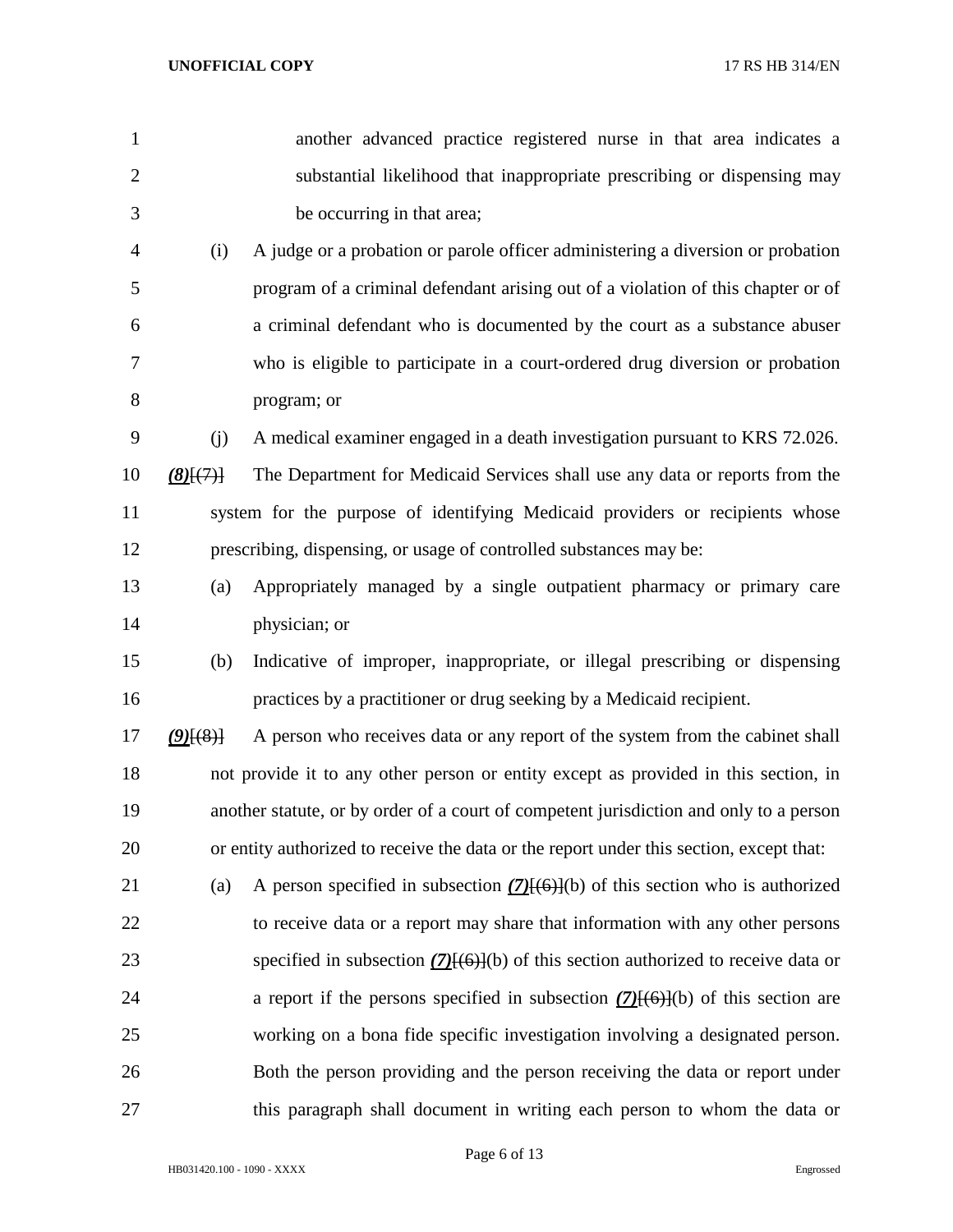- report has been given or received and the day, month, and year that the data or report has been given or received. This document shall be maintained in a file by each agency engaged in the investigation; (b) A representative of the Department for Medicaid Services may share data or reports regarding overutilization by Medicaid recipients with a board designated in subsection *(7)*[(6)](a) of this section, or with a law enforcement officer designated in subsection *(7)*[(6)](b) of this section; (c) The Department for Medicaid Services may submit the data as evidence in an administrative hearing held in accordance with KRS Chapter 13B; (d) If a state licensing board as defined in KRS 218A.205 initiates formal disciplinary proceedings against a licensee, and data obtained by the board is relevant to the charges, the board may provide the data to the licensee and his or her counsel, as part of the notice process required by KRS 13B.050, and 14 admit the data as evidence in an administrative hearing conducted pursuant to KRS Chapter 13B, with the board and licensee taking all necessary steps to prevent further disclosure of the data; and (e) A practitioner, pharmacist, or employee who obtains data under subsection *(7)*[(6)](e) of this section may share the report with the patient or person authorized to act on the patient's behalf*. Any practitioner, pharmacist, or*  20 *employee who obtains data under subsection (7)(e) of this section may* $\frac{1}{\text{and}}$ 21 place the report in the patient's medical record, *in which case the* [with that] 22 individual report *shall* then *be*[being] deemed a medical record subject to disclosure on the same terms and conditions as an ordinary medical record in lieu of the disclosure restrictions otherwise imposed by this section. *(10)*[(9)] The Cabinet for Health and Family Services, all peace officers specified in
- 

subsection *(7)*[(6)](b) of this section, all officers of the court, and all regulatory

agencies and officers, in using the data for investigative or prosecution purposes,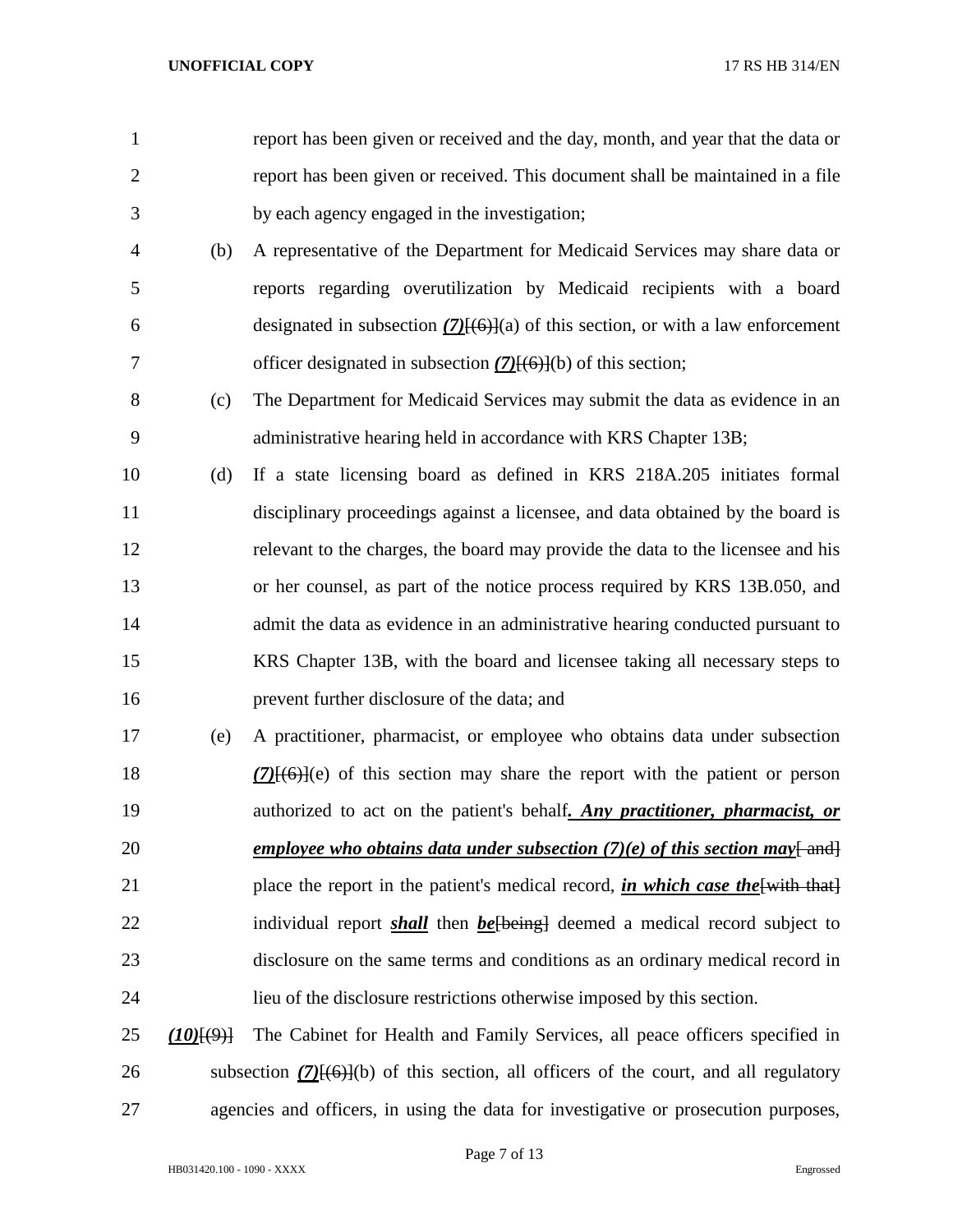| $\mathbf{1}$   | shall consider the nature of the prescriber's and dispenser's practice and the                 |
|----------------|------------------------------------------------------------------------------------------------|
| $\overline{2}$ | condition for which the patient is being treated.                                              |
| 3              | $(11)$ $(10)$ The data and any report obtained therefrom shall not be a public record,         |
| 4              | except that the Department for Medicaid Services may submit the data as evidence               |
| 5              | in an administrative hearing held in accordance with KRS Chapter 13B.                          |
| 6              | $(12)$ [ $(11)$ ] Intentional failure to comply with the reporting requirements of this        |
| 7              | section $\{by a$ dispenser to transmit data to the cabinet as required by subsection $(3)$ ,   |
| 8              | $(4)$ , or $(5)$ of this section. Shall be a Class B misdemeanor for the first offense and a   |
| 9              | Class A misdemeanor for each subsequent offense.                                               |
| 10             | $(13)$ [ $(12)$ ] Intentional disclosure of transmitted data to a person not authorized by     |
| 11             | subsections [subsection] $(7)$ [(6)] to [subsection] $(9)$ [(8)] of this section or authorized |
| 12             | by KRS 315.121, or obtaining information under this section not relating to a bona             |
| 13             | fide <i>current or prospective patient or a bona fide</i> specific investigation, shall be a   |
| 14             | Class B misdemeanor for the first offense and a Class A misdemeanor for each                   |
| 15             | subsequent offense.                                                                            |
| 16             | $(14)$ [ $(13)$ $(a)$ The Commonwealth Office of Technology, in consultation with the          |
| 17             | Cabinet for Health and Family Services, may submit an application to the United                |
| 18             | States Department of Justice for a drug diversion grant to fund a pilot or continuing          |
| 19             | project to study, create, or maintain a real-time electronic monitoring system for             |
| 20             | Schedules II, III, IV, and V controlled substances.                                            |
| 21             | (b) The pilot project shall:                                                                   |
| 22             | Be conducted in two $(2)$ rural counties that have an interactive real-time                    |
| 23             | electronic information system in place for monitoring patient utilization                      |
| 24             | of health and social services through a federally funded community                             |
| 25             | access program; and                                                                            |
| 26             | Study the use of an interactive system that includes a relational data base<br>$2 -$           |
| 27             | with query capability.                                                                         |

Page 8 of 13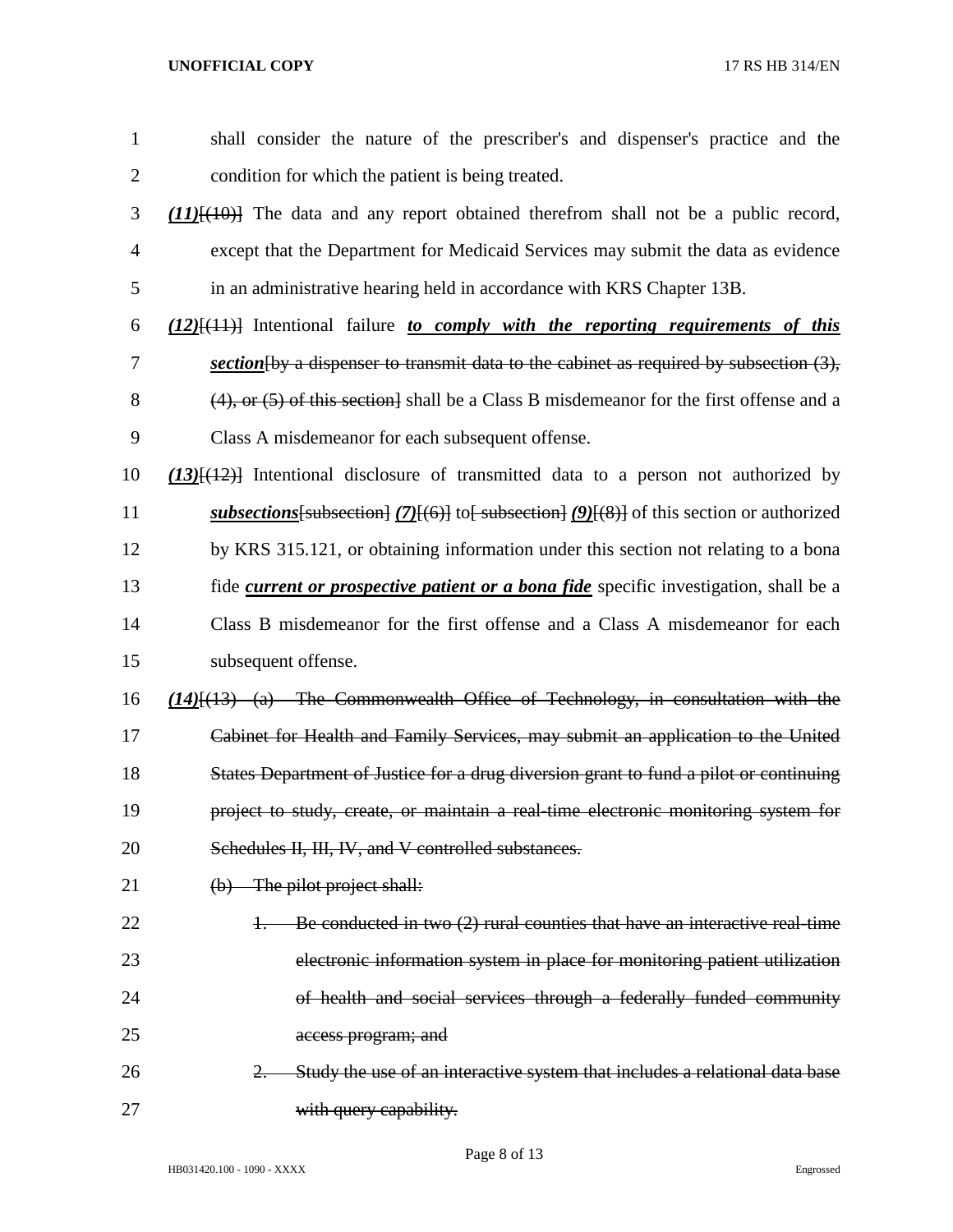| $\mathbf{1}$   |                     | (c) Funding to create or maintain a real-time electronic monitoring system for                    |
|----------------|---------------------|---------------------------------------------------------------------------------------------------|
| $\overline{2}$ |                     | Schedules II, III, IV, and V controlled substances may be sought for a                            |
| 3              |                     | statewide system or for a system covering any geographic portion or portions                      |
| $\overline{4}$ |                     | of the state.                                                                                     |
| 5              |                     | (14) Provisions in this section that relate to data collection, disclosure, access, and           |
| 6              |                     | penalties shall apply to the pilot project authorized under subsection (13) of this               |
| 7              | section.            |                                                                                                   |
| 8              |                     | (45) The Cabinet for Health and Family Services may, by promulgating<br>an                        |
| 9              |                     | administrative regulation, limit the length of time that data remain in the electronic            |
| 10             |                     | system. Any data removed from the system shall be archived and subject to retrieval               |
| 11             |                     | within a reasonable time after a request from a person authorized to review data                  |
| 12             |                     | under this section.                                                                               |
| 13             | $(15)$ $(16)$ $(a)$ | The Cabinet for Health and Family Services shall work with each board                             |
| 14             |                     | responsible for the licensure, regulation, or discipline of practitioners,                        |
| 15             |                     | pharmacists, or other persons who are authorized to prescribe, administer, or                     |
| 16             |                     | dispense controlled substances for the development of a continuing education                      |
| 17             |                     | program about the purposes and uses of the electronic system for monitoring                       |
| 18             |                     | established in this section.                                                                      |
| 19             | (b)                 | The cabinet shall work with the Kentucky Bar Association for the                                  |
| 20             |                     | development of a continuing education program for attorneys about the                             |
| 21             |                     | purposes and uses of the electronic system for monitoring established in this                     |
| 22             |                     | section.                                                                                          |
| 23             | (c)                 | The cabinet shall work with the Justice and Public Safety Cabinet for the                         |
| 24             |                     | development of a continuing education program for law enforcement officers                        |
| 25             |                     | about the purposes and uses of the electronic system for monitoring                               |
| 26             |                     | established in this section.                                                                      |
| 27             |                     | $(16)$ [ $(17)$ ] If the cabinet becomes aware of a prescriber's or dispenser's failure to comply |

HB031420.100 - 1090 - XXXX Engrossed

Page 9 of 13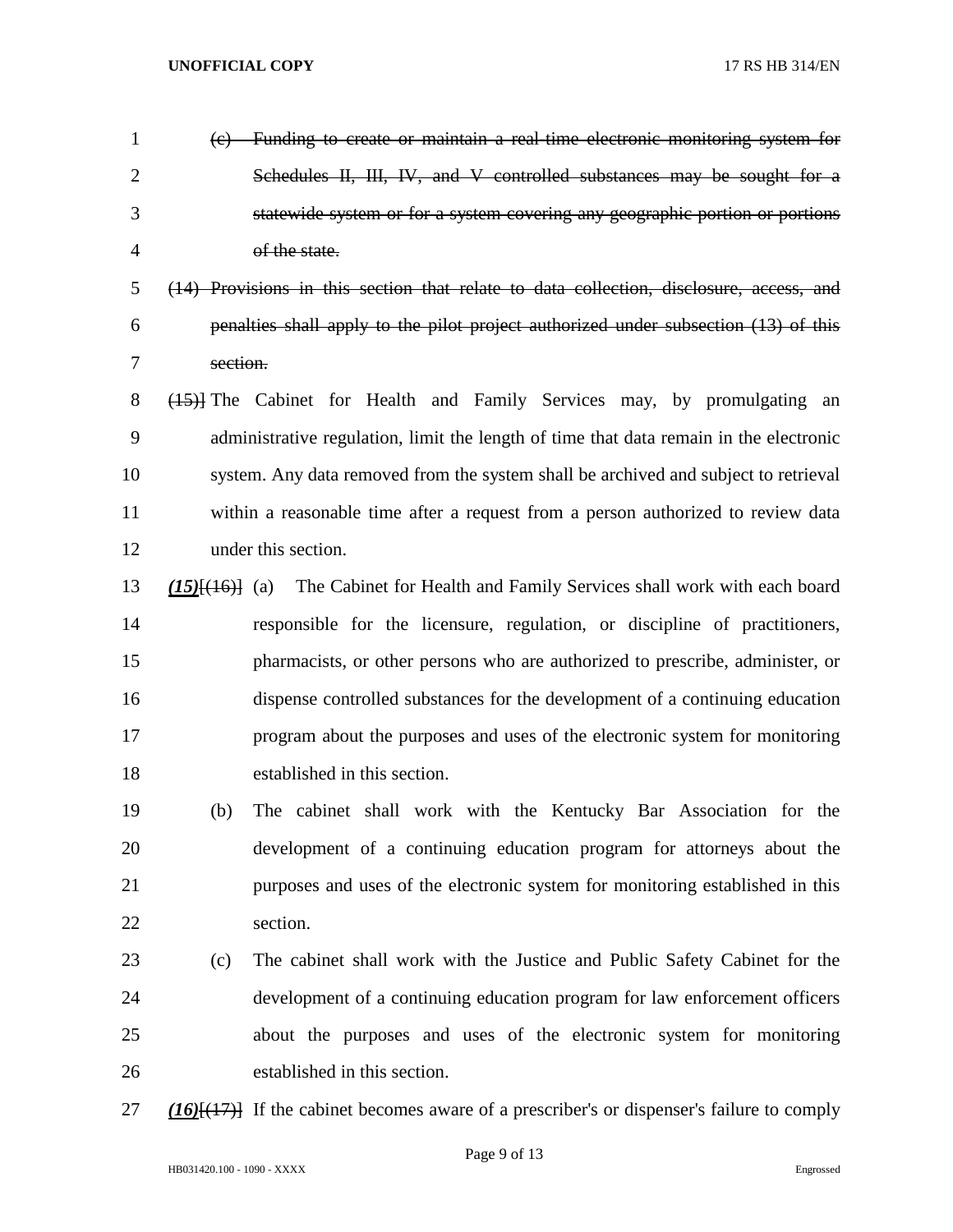- 
- with this section, the cabinet shall notify the licensing board or agency responsible for licensing the prescriber or dispenser. The licensing board shall treat the notification as a complaint against the licensee.
- *(17)*[(18)] The cabinet shall promulgate administrative regulations to implement the provisions of this section. Included in these administrative regulations shall be:
- 

 (a) An error resolution process allowing a patient to whom a report had been 7 disclosed under subsection *(9)*<sup>[(8)</sup>] of this section to request the correction of inaccurate information contained in the system relating to that patient; and

 (b) [Beginning July 1, 2013, ]A requirement that data be reported to the system 10 under subsection (3) of this section within one (1) day of dispensing.

11 Section 2. KRS 218A.240 is amended to read as follows:

- (1) All police officers and deputy sheriffs directly employed full-time by state, county, city, urban-county, or consolidated local governments, the Department of Kentucky 14 State Police, the Cabinet for Health and Family Services, their officers and agents, and of all city, county, and Commonwealth's attorneys, and the Attorney General, within their respective jurisdictions, shall enforce all provisions of this chapter and cooperate with all agencies charged with the enforcement of the laws of the United States, of this state, and of all other states relating to controlled substances.
- (2) For the purpose of enforcing the provisions of this chapter, the designated agents of the Cabinet for Health and Family Services shall have the full power and authority of peace officers in this state, including the power of arrest and the authority to bear arms, and shall have the power and authority to administer oaths; to enter upon premises at all times for the purpose of making inspections; to seize evidence; to interrogate all persons; to require the production of prescriptions, of books, papers, documents, or other evidence; to employ special investigators; and to expend funds for the purpose of obtaining evidence and to use data obtained under KRS 27 218A.202<del>[(7)]</del> in any administrative proceeding before the cabinet.

Page 10 of 13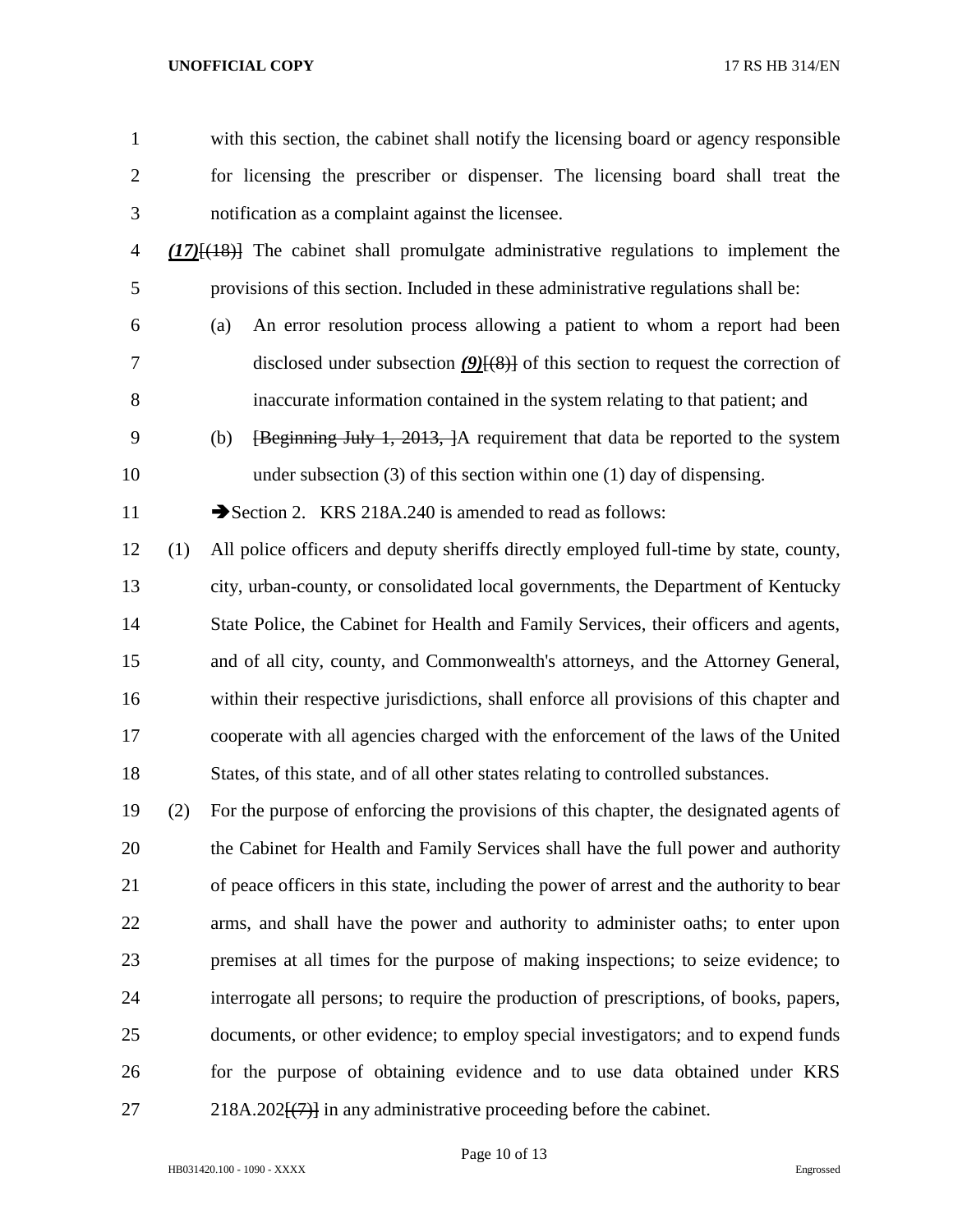(3) The Kentucky Board of Pharmacy, its agents and inspectors, shall have the same powers of inspection and enforcement as the Cabinet for Health and Family Services.

- (4) Designated agents of the Cabinet for Health and Family Services and the Kentucky Board of Pharmacy are empowered to remove from the files of a pharmacy or the custodian of records for that pharmacy any controlled substance prescription or other controlled substance record upon tendering a receipt. The receipt shall be sufficiently detailed to accurately identify the record. A receipt for the record shall be a defense to a charge of failure to maintain the record.
- (5) Notwithstanding the existence or pursuit of any other remedy, civil or criminal, any law enforcement authority may maintain, in its own name, an action to restrain or enjoin any violation of this chapter or to forfeit any property subject to forfeiture under KRS 218A.410, irrespective of whether the owner of the property has been charged with or convicted of any offense under this chapter.
- (a) Any civil action against any person brought pursuant to this section may be instituted in the Circuit Court in any county in which the person resides, in which any property owned by the person and subject to forfeiture is found, or in which the person has violated any provision of this chapter.
- (b) A final judgment rendered in favor of the Commonwealth in any criminal proceeding brought under this chapter shall estop the defendant from denying the essential allegations of the criminal offense in any subsequent civil proceeding brought pursuant to this section.
- (c) The prevailing party in any civil proceeding brought pursuant to this section shall recover his or her costs, including a reasonable attorney's fee.
- (d) Distribution of funds under this section shall be made in the same manner as in KRS 218A.420, except that if the Commonwealth's attorney has not initiated the forfeiture action under this section, his or her percentage of the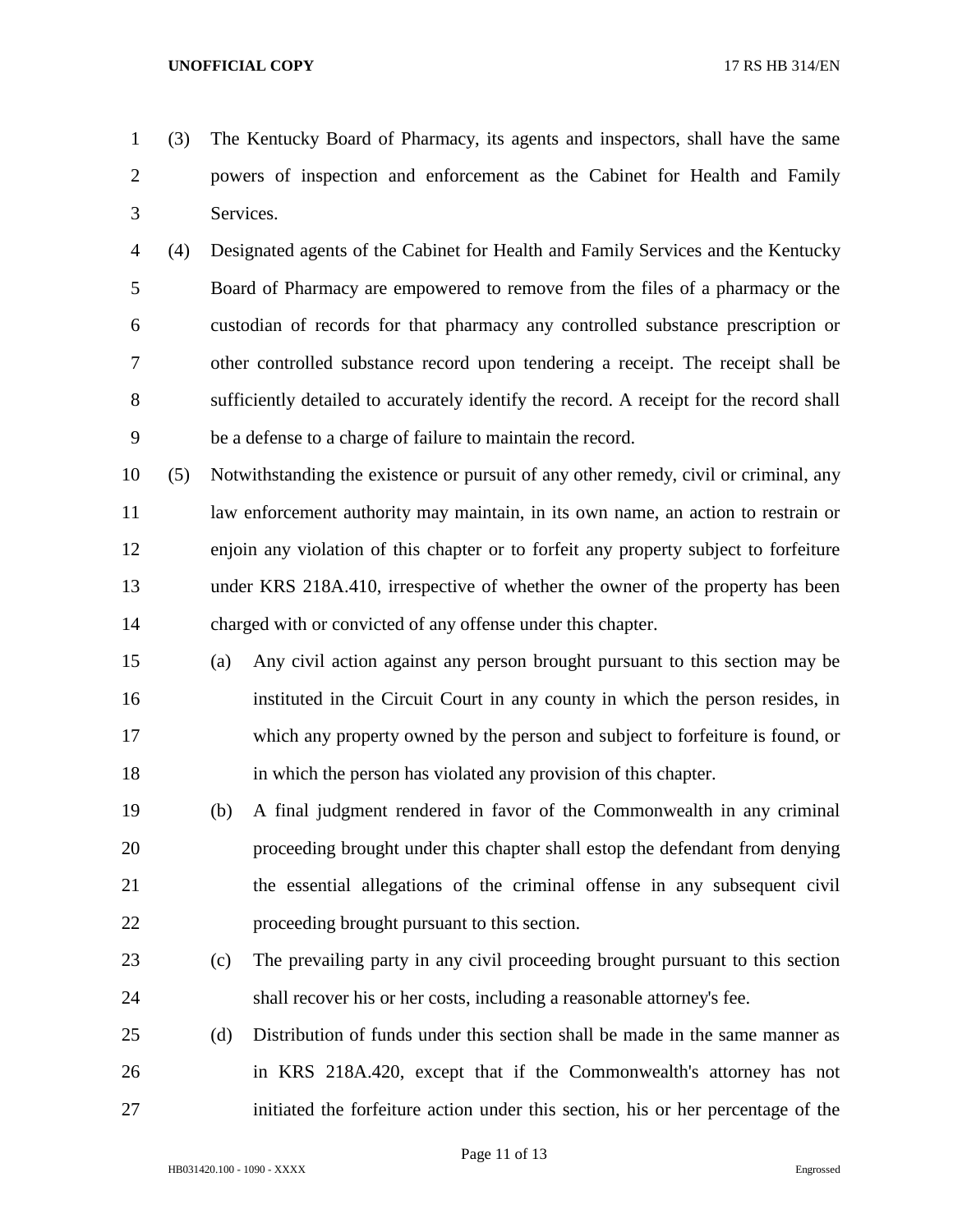funds shall go to the agency initiating the forfeiture action.

- (6) The Cabinet for Health and Family Services shall make or cause to be made examinations of samples secured under the provisions of this chapter to determine whether any provision has been violated.
- (7) (a) The Cabinet for Health and Family Services shall proactively use the data compiled in the electronic system created in KRS 218A.202 for investigations, research, statistical analysis, and educational purposes and shall proactively identify trends in controlled substance usage and other potential problem areas. Only cabinet personnel who have undergone training for the electronic system and who have been approved to use the system shall be authorized access to the data and reports under this subsection. The cabinet shall notify a state licensing board listed in KRS 218A.205 if a report or analysis conducted under this subsection indicates that further investigation about improper, inappropriate or illegal prescribing or dispensing may be necessary by the board. The board shall consider each report and may, after giving due consideration to areas of practice, specialties, board certifications, and appropriate standards of care, request and receive a follow-up report or analysis containing relevant information as to the prescriber or dispenser and his or her patients.
- (b) The cabinet shall develop criteria, in collaboration with the Board of Medical Licensure, the Board of Nursing, the Office of Drug Control Policy, and the Board of Pharmacy, to be used to generate public trend reports from the data obtained by the system. Meetings at which the criteria are developed shall be meetings, as defined in KRS 61.805, that comply with the open meetings laws, KRS 61.805 to 61.850. The cabinet shall, on a quarterly basis, publish trend reports from the data obtained by the system. Except as provided in subsection (8) of this section, these trend reports shall not identify an